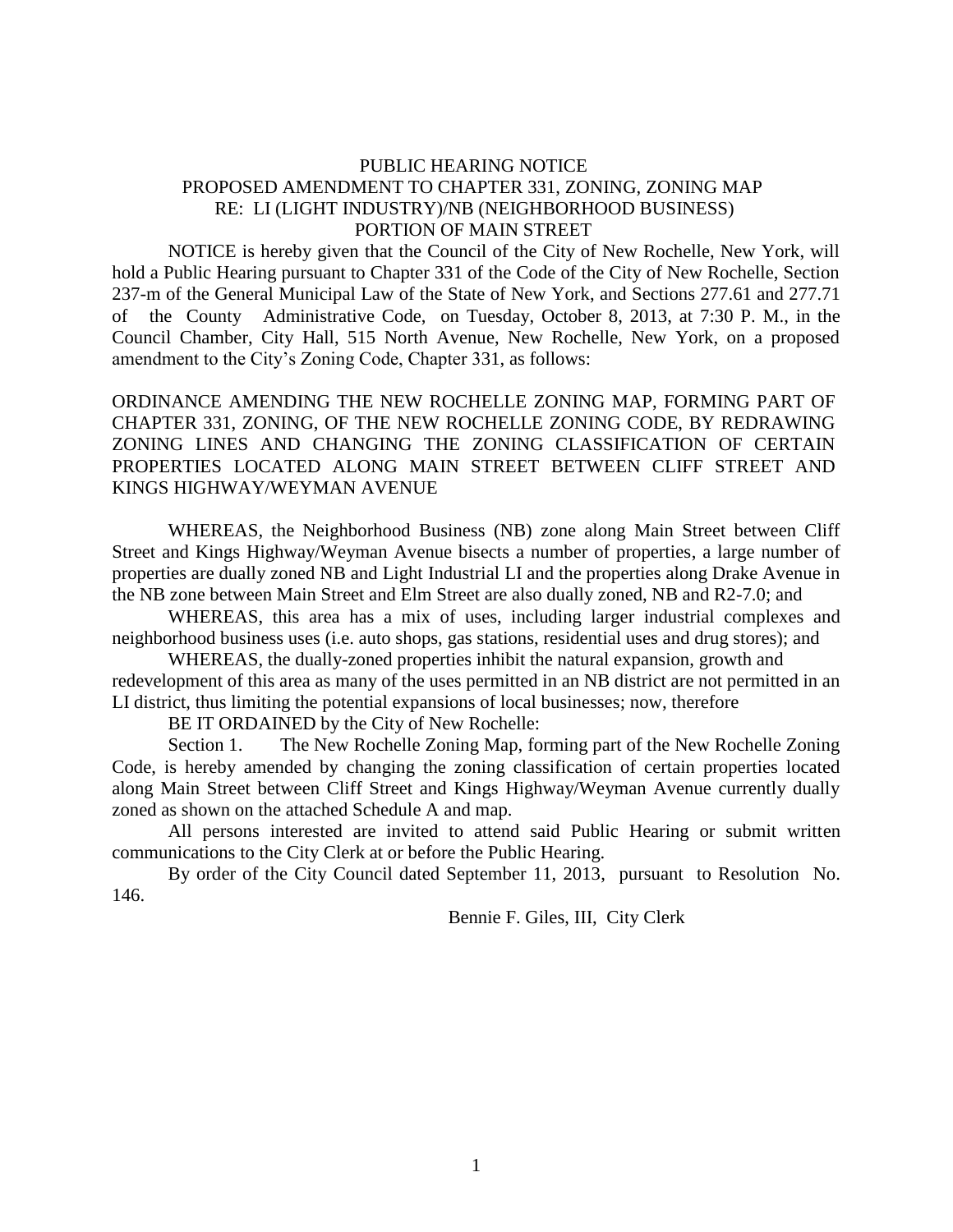| <b>SECTION BLOCK</b>                               |            | LOT | <b>PARCEL ID</b>               | ZIP   | <b>ADDRESS</b>                        | PRIMARY OWNER                                   | ZONING                 | PROPOSED ZONING                                                                                |
|----------------------------------------------------|------------|-----|--------------------------------|-------|---------------------------------------|-------------------------------------------------|------------------------|------------------------------------------------------------------------------------------------|
| $\overline{c}$                                     | 439        |     | 30 2-439-0030                  |       | 10801 659 Main St                     | Main Street Llc                                 | NB/LI                  | <b>NB</b>                                                                                      |
| $\overline{\mathbf{c}}$                            | 460        |     | 19 2-460-0019                  |       | 10801 10 Woodland Ave                 | 700 Main Street Realty                          | NB/R2-7.0              | <b>NB</b>                                                                                      |
| $\overline{2}$                                     | 460        |     | 27 2-460-0027                  |       | 10801 700 Main St                     | 700 Main St Realty Corp                         | NB/R2-7.0              | <b>NB</b>                                                                                      |
| $\overline{a}$                                     | 481        |     | 3 2-481-0003                   |       | 10801 94 Drake Ave                    | Frank Arminio                                   | NB/R2-7.0              | <b>NB</b>                                                                                      |
| $\overline{\mathbf{c}}$                            | 481        |     | 4 2-481-0004                   |       | 10801 92 Drake Ave                    | Jeffrey Mitchell                                | NB/R2-7.0              | <b>NB</b>                                                                                      |
| $\overline{c}$                                     | 481        |     | 5 2-481-0005                   |       | 10801 90 Drake Ave                    | Vittorio Magnoli                                | NB/R2-7.0              | <b>NB</b>                                                                                      |
| $\overline{2}$                                     | 481        |     | 6 2-481-0006                   |       | 10801 88 Drake Ave                    | Anna Maria Magnoli                              | NB/R2-7.0              | <b>NB</b>                                                                                      |
| $\overline{2}$                                     | 481        |     | 8 2-481-0008                   |       | 10801 84 Drake Ave                    | 86 Drake Realty Inc.                            | NB/R2-7.0              | <b>NB</b>                                                                                      |
| $\overline{\mathbf{c}}$                            | 481        |     | 10 2-481-0010                  |       | 10801 76 Drake Ave                    | Maria Marciante                                 | NB/R2-7.0              | <b>NB</b>                                                                                      |
| $\sqrt{2}$                                         | 481        |     | 13 2-481-0013                  | 10801 | 72 Drake Ave                          | 72 Drake Ave Llc                                | NB/R2-7.0              | <b>NB</b>                                                                                      |
| $\overline{2}$                                     | 481        |     | 15 2-481-0015                  |       | 10801 70 Drake Ave                    | Fastflex Inc.                                   | NB/R2-7.0              | <b>NB</b>                                                                                      |
| $\overline{2}$                                     | 481        |     | 16 2-481-0016                  |       | 10801 64 Drake Ave                    | Fastflex Inc                                    | NB/R2-7.0              | <b>NB</b>                                                                                      |
| $\mathbf{2}$                                       | 481        |     | 20 2-481-0020                  | 10801 | 58 Drake Ave                          | Robert Ryder                                    | NB/R2-7.0              | <b>NB</b>                                                                                      |
| $\overline{2}$                                     | 481        |     | 22 2-481-0022                  |       | 10801 56 Drake Ave                    | Nicholas Peduto                                 | NB/R2-7.0              | <b>NB</b>                                                                                      |
| $\overline{2}$                                     | 481        |     | 24 2-481-0024                  |       | 10801 52 Drake Ave                    | 52-52 1/2 Drake Ave. LLC,                       | NB/R2-7.0              | <b>NB</b>                                                                                      |
| $\overline{2}$                                     | 481        |     | 25 2-481-0025                  |       | 10801 50 Drake Ave                    | A. C Di Capua                                   | NB/R2-7.0              | <b>NB</b>                                                                                      |
| $\overline{2}$                                     | 481        |     | 26 2-481-0026                  |       | 10801 48 Drake Ave                    | Alena Properties Inc                            | NB/R2-7.0              | <b>NB</b>                                                                                      |
| $\overline{c}$                                     | 481        |     | 27 2-481-0027                  |       | 10801 46 Drake Ave                    | Raul Coyt                                       | NB/R2-7.0              | <b>NB</b>                                                                                      |
| $\overline{c}$                                     | 481        |     | 28 2-481-0028                  | 10801 | 44 Drake Ave                          | Luis Barajaf                                    | NB/R2-7.0              | <b>NB</b>                                                                                      |
| $\overline{2}$                                     | 481        |     | 29 2-481-0029                  |       | 10801 42 Drake Ave                    | Louis Barajaf                                   | NB/R2-7.0              | <b>NB</b>                                                                                      |
| $\overline{\mathbf{c}}$                            | 481        |     | 30 2-481-0030                  |       | 10801 38 Drake Ave                    | Rosalba Vargas-Gil                              | NB/R2-7.0              | NB                                                                                             |
| $\overline{\mathbf{c}}$                            | 481        |     | 32 2-481-0032                  |       | 10801 34 Drake Ave                    | Ronald E Veltri                                 | NB/R2-7.0              | <b>NB</b>                                                                                      |
| $\overline{2}$                                     | 481        |     | 34 2-481-0034                  |       | 10801 32 Drake Ave                    | Frank Boughner                                  | NB/R2-7.0              | N <sub>B</sub>                                                                                 |
| $\overline{2}$                                     | 481        |     | 35 2-481-0035                  |       | 10801 30 Drake Ave                    | Manuel M Lopez                                  | NB/R2-7.0              | <b>NB</b>                                                                                      |
| $\overline{\mathbf{c}}$                            | 481        |     | 36 2-481-0036                  |       | 10801 28 Drake Ave                    | Antoinette Antonioli                            | NB/R2-7.0              | <b>NB</b>                                                                                      |
| 2                                                  | 481        |     | 38 2-481-0038                  |       | 10801 24 Drake Ave                    | Anthony J Antonioli                             | NB/R2-7.0              | <b>NB</b>                                                                                      |
| $\overline{2}$                                     | 481        |     | 40 2-481-0040                  |       | 10801 18 Drake Ave                    | New Rochelle Revitaliz. Corp NB/R2-7.0          |                        | <b>NB</b>                                                                                      |
| $\overline{2}$                                     | 481        |     | 41 2-481-0041                  |       | 10801 16 Drake Ave                    | James Mcgoey & Sons Inc                         | NB/R2-7.0              | <b>NB</b>                                                                                      |
| $\overline{2}$                                     | 481        |     | 43 2-481-0043                  |       | 10801 8 Drake Ave                     | 8-12 Drake Ave Co, LLC                          | NB/R2-7.0              | N <sub>B</sub>                                                                                 |
| $\overline{2}$                                     | 481        |     | 46 2-481-0046                  |       | 10801 750 Main St                     | Silver Family Nettie                            | NB/R2-7.0              | <b>NB</b>                                                                                      |
| $\overline{c}$                                     | 481        |     | 54 2-481-0054                  |       | 10801 Main St                         | Dave Krish, LLC                                 | NB/R2-7.0              | <b>NB</b>                                                                                      |
| $\overline{\mathbf{c}}$                            | 481        |     | 60 2-481-0060                  | 10801 | 11 Woodland Ave                       | Anthony Costa                                   | NB/R2-7.0              | <b>NB</b><br>R2-7.0                                                                            |
| $\overline{2}$                                     | 481        |     | 62 2-481-0062                  | 10801 | 15 Woodland Avenue<br>10801 Main St   | Angel Marcoleta                                 | NB/R2-7.0<br>NB/LI     |                                                                                                |
| $\overline{\mathbf{2}}$                            | 483        |     | 7 2-483-0007<br>10 2-485-0010  |       | 10801 731 Main St                     | Fan Corp<br>Ryle Realty Corp.                   | NB/LI                  | Only the flag portion on Main St. to be NB<br>Only the portion of the lot on Main St. to be NB |
| $\overline{c}$                                     | 485<br>487 |     |                                |       | 10801 757 Main St                     | 759 Main St. Partners                           | NB/LI                  | NB/LI                                                                                          |
| $\mathbf{2}$                                       |            |     | 6 2-487-0006<br>7 2-487-0007   |       | 10801 761 Main St                     | 761-763 Main St LLC                             | NB/LI                  | <b>NB</b>                                                                                      |
| $\overline{\mathbf{c}}$                            | 487        |     | 21 2-487-0021                  | 10801 | 10 Cliff Street                       | Hess Hughes                                     | NB/LI                  | LI                                                                                             |
| $\sqrt{2}$<br>$\overline{2}$                       | 487<br>488 |     | 11 2-488-0011                  |       | 10801 10 Everett St                   | Crellin Ceja                                    | LI/NB                  | LI                                                                                             |
|                                                    |            |     |                                |       |                                       |                                                 |                        |                                                                                                |
| $\overline{2}$                                     | 488        |     | 13 2-488-0013                  |       | 10801 4 Everett St                    | Everett Housing P. L Main                       | NB/LI                  | <b>NB</b>                                                                                      |
| 2                                                  | 488        |     | 17 2-488-0017                  |       | 10801 777 Main St                     | Rocco Sollecito                                 | NB/LI                  | N <sub>B</sub><br><b>NB</b>                                                                    |
| $\overline{2}$                                     | 488        |     | 19 2-488-0019                  |       | 10801 781 Main St                     | T & Z Partners Inc.                             | NB/LI                  | <b>NB</b>                                                                                      |
| $\overline{2}$                                     | 488        |     | 21 2-488-0021                  |       | 10801 Main St                         | Don's Thru-Way Diner                            | NB/LI                  | <b>NB</b>                                                                                      |
| $\overline{2}$                                     | 488        |     | 25 2-488-0025                  |       | 10801 799 Main St<br>10801 185 Elm St | Don's Thru-Way Diner                            | NB/LI                  | <b>NB</b>                                                                                      |
| $\overline{c}$                                     | 507        |     | 1 2-507-0001                   |       | 10801 83 Drake Ave                    | Salvatore La Pera<br>Steven Robbins             | NB/R2-7.0<br>NB/R2-7.0 | <b>NB</b>                                                                                      |
| $\overline{2}$                                     | 510        |     | 1 2-510-0001                   |       | 10801 Drake Ave                       | 70 Drake Ave Llc                                | NB/R2-7.0              | <b>NB</b>                                                                                      |
| $\overline{2}$                                     | 510        |     | 75 2-510-0075                  |       | 10801 75 Drake Ave                    | David Carroll                                   | NB/R2-7.0              | <b>NB</b>                                                                                      |
| $\overline{c}$                                     | 510        |     | 78 2-510-0078                  |       | 10801 77 Drake Ave                    | Wendy Hulett                                    |                        | <b>NB</b>                                                                                      |
| $\overline{c}$                                     | 510<br>514 |     | 80 2-510-0080<br>1 2-514-0001  |       | 10801 63 Drake Ave                    | Ave.corp. Drake                                 | NB/R2-7.0<br>NB/R2-7.0 | <b>NB</b>                                                                                      |
| $\overline{\mathbf{c}}$                            |            |     |                                |       | 10801 34 Weyman Ave                   |                                                 |                        | <b>NB</b>                                                                                      |
| $\overline{c}$                                     | 514<br>514 |     | 71 2-514-0071<br>93 2-514-0093 |       | 10801 14 Weyman Ave                   | SBJ 26 Realty Inc.<br>Getlan Family Partnership | LI<br>LI               | <b>NB</b>                                                                                      |
| $\overline{\mathbf{c}}$                            |            |     | 108 2-514-0108                 |       | 10801 820 Main St                     | Main-Weyman Gas Station                         | LI                     | <b>NB</b>                                                                                      |
| $\overline{\mathbf{c}}$                            | 514<br>514 |     | 113 2-514-0113                 |       | 10801 810 Main St                     | D J Thruway Llc                                 | $\mathsf{L}$           | <b>NB</b>                                                                                      |
| $\overline{\mathbf{c}}$<br>$\overline{\mathbf{c}}$ | 514        |     | 190 2-514-0190                 |       | 10801 Drake Ave                       | Pelbrook Realty Corp                            | NB/R2-7.0              | <b>NB</b>                                                                                      |
| $\overline{\mathbf{c}}$                            | 514        |     | 191 2-514-0191                 |       | 10801 Drake Ave                       | Pelbrook Realty Corp                            | NB/R2-7.0              | <b>NB</b>                                                                                      |
| $\overline{\mathbf{c}}$                            | 514        |     | 192 2-514-0192                 |       | 10801 53 Drake Ave                    | Pelbrook Realty Corp                            | NB/R2-7.0              | <b>NB</b>                                                                                      |
| $\overline{\mathbf{c}}$                            | 514        |     | 193 2-514-0193                 |       | 10801 55 Drake Ave                    | Coschigano Anthony                              | NB/R2-7.0              | <b>NB</b>                                                                                      |
| $\mathbf{2}$                                       | 514        |     | 194 2-514-0194                 |       | 10801 57 Drake Ave                    | Coschigano Anthony                              | NB/R2-7.0              | N <sub>B</sub>                                                                                 |
| $\overline{2}$                                     | 514        |     | 195 2-514-0195                 |       | 10801 59 Drake Ave                    | Coschigano Anthony                              | NB/R2-7.0              | NB                                                                                             |
|                                                    |            |     |                                |       |                                       |                                                 |                        |                                                                                                |